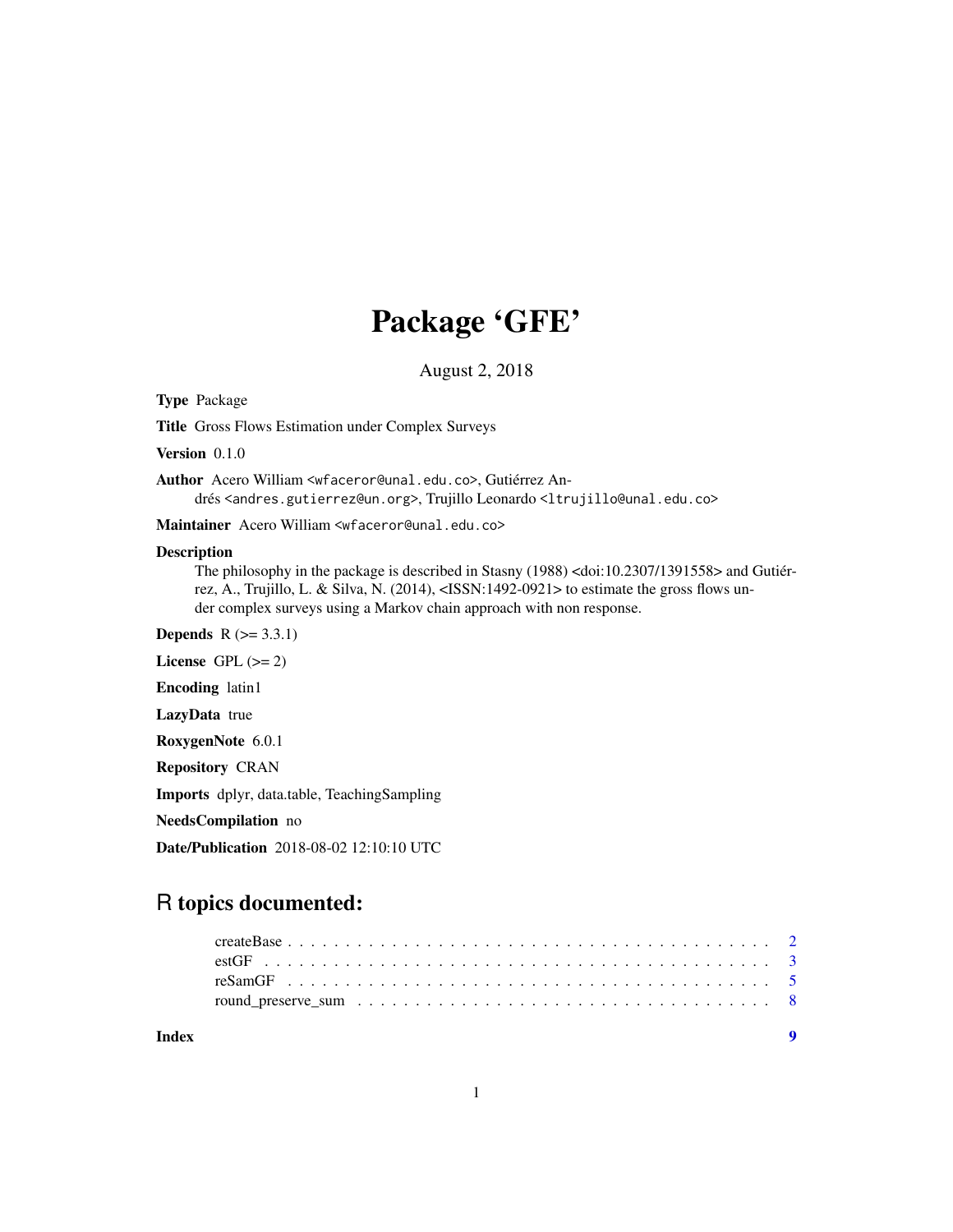<span id="page-1-0"></span>

#### Description

Create a database based on ξ model.

#### Usage

createBase(x)

#### Arguments

x A matrix that contains information of the observable process.

#### Value

createBase returns data.table, data.frame that contains the data base based on  $\xi$  model.

```
candidates_t0 <- c("Candidate1","Candidate2","Candidate3","Candidate4",
"Candidate5","WhiteVote", "NoVote")
candidates_t1 <- c("Candidate3","Candidate5","WhiteVote", "NoVote")
N <- 100000
nCanT0 <- length(candidates_t0)
nCanT1 <- length(candidates_t1)
eta <- matrix(c(0.10, 0.10, 0.20, 0.17, 0.28, 0.1, 0.05),
  byrow = TRUE, nrow = nCanT0)P <- matrix(c(0.10, 0.60, 0.15, 0.15,
  0.30, 0.10, 0.25,0.35,
  0.34, 0.25, 0.16, 0.25,
  0.25,0.05, 0.35,0.35,
  0.10, 0.25, 0.45,0.20,
  0.12, 0.36, 0.22, 0.30,
  0.10,0.15, 0.30,0.45),
 byrow = TRUE, nrow = nCanT0)citaModel <- matrix(, ncol = nCanT1, nrow = nCanT0)
row.names(citaModel) <- candidates_t0
colnames(citaModel) <- candidates_t1
for(ii in 1:nCanT0){
citaModel[ii,] <- c(rmultinom(1, size = N * eta[i,j], prob = P[ii,j]))
}
# # Model I
psiI <- 0.9
```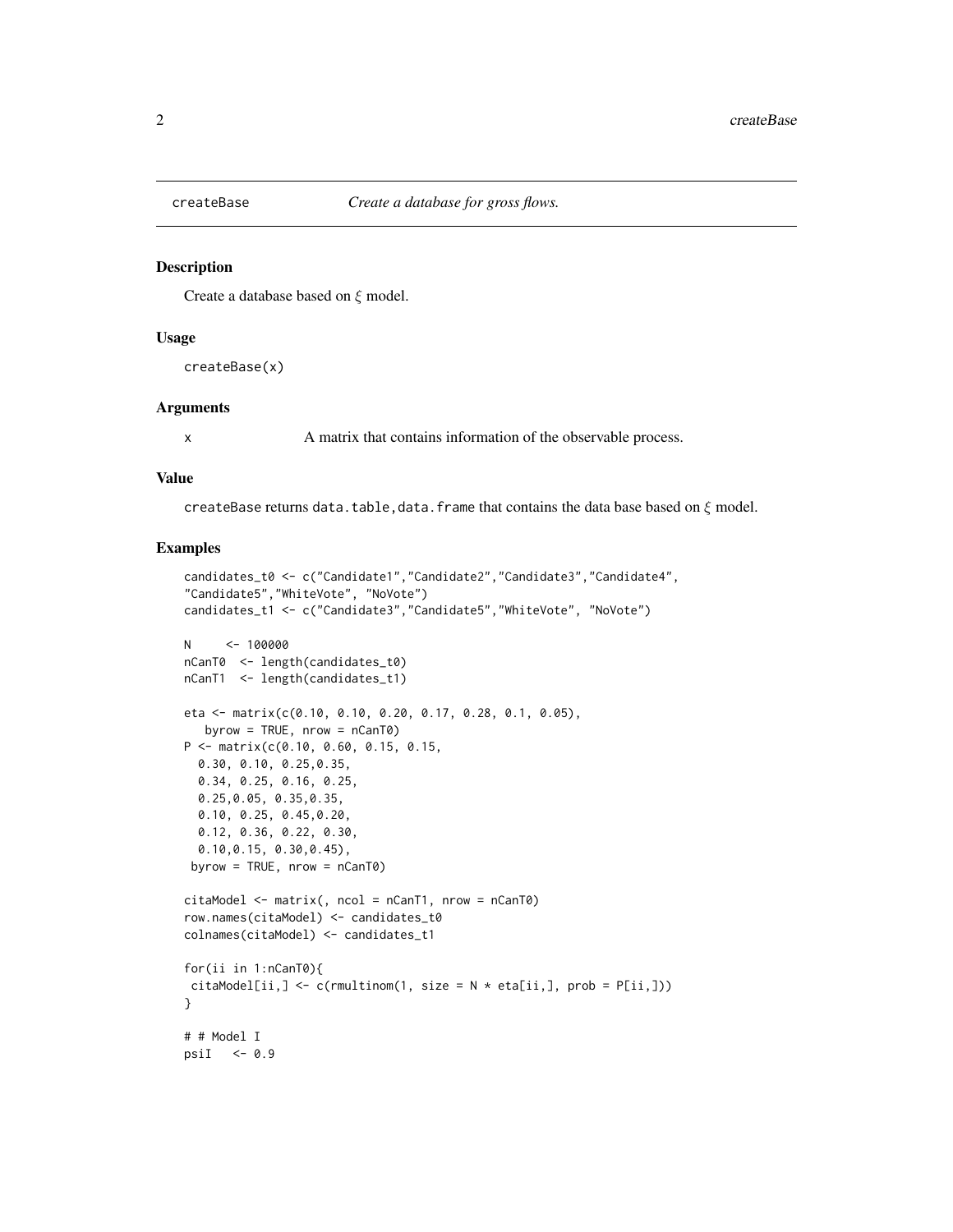#### <span id="page-2-0"></span>estGF 3

```
rhORRI < -0.9rhomMI < -0.5citaModI \leq matrix(nrow = nCanT0 + 1, ncol = nCanT1 + 1)
rownames(citaModI) <- c(candidates_t0, "Non_Resp")
colnames(citaModI) <- c(candidates_t1, "Non_Resp")
citaModI[1:nCanT0, 1:nCanT1] <- P * c(eta) * rhoRRI * psiI
citamodI[(nCanT0 + 1), (nCanT1 + 1)] <- rhomMI * (1-psiI)citaModI[1:nCanT0, (nCanT1 + 1)] <- (1-rhoRRI) * psiI * rowSums(P * c(ta))citaModI[(nCanT0 + 1), 1:nCanT1 ] <- (1-rhomMI) * (1-psiI) * colSums(P * c(ta))citaModI <- round_preserve_sum(citaModI * N)
DBmodCitaI <- createBase(citaModI)
DBmodCitaI
```
estGF *Gross Flows estimation*

#### Description

Gross Flows under complex electoral surveys.

#### Usage

```
estGF(sampleBase = NULL, niter = 100, model = NULL, colWeights = NULL,
 nonft = FALSE)
```
#### Arguments

| sampleBase | An object of class "data.frame" containing the information of electoral candi-<br>dates. The data must contain the samplings weights.                   |
|------------|---------------------------------------------------------------------------------------------------------------------------------------------------------|
| niter      | The number of iterations for the $\eta_i$ and $p_{ij}$ model parameters within the model.                                                               |
| model      | A character indicating the model to be used in estimating estimated gross flows.<br>The models available are: "I","II","III","IV" (see also "Details"). |
| colWeights | The column name containing the sampling weights to be used in the fitting pro-<br>cess.                                                                 |
| nonrft     | A logical value indicating a non response for first time.                                                                                               |

#### Details

The population size  $N$  must satisfy the condition:

$$
N = \sum_{j} \sum_{i} N_{ij} + \sum_{j} C_j + \sum_{i} R_i + M
$$

where,  $N_{ij}$  is the amount of people interviewed who have classification i at first time and classification  $j$  at second time,  $R_i$  is the amount of people who did not respond at second time, but did at first time,  $C_j$  is the amount of people who did not respond at first time, but they did at second time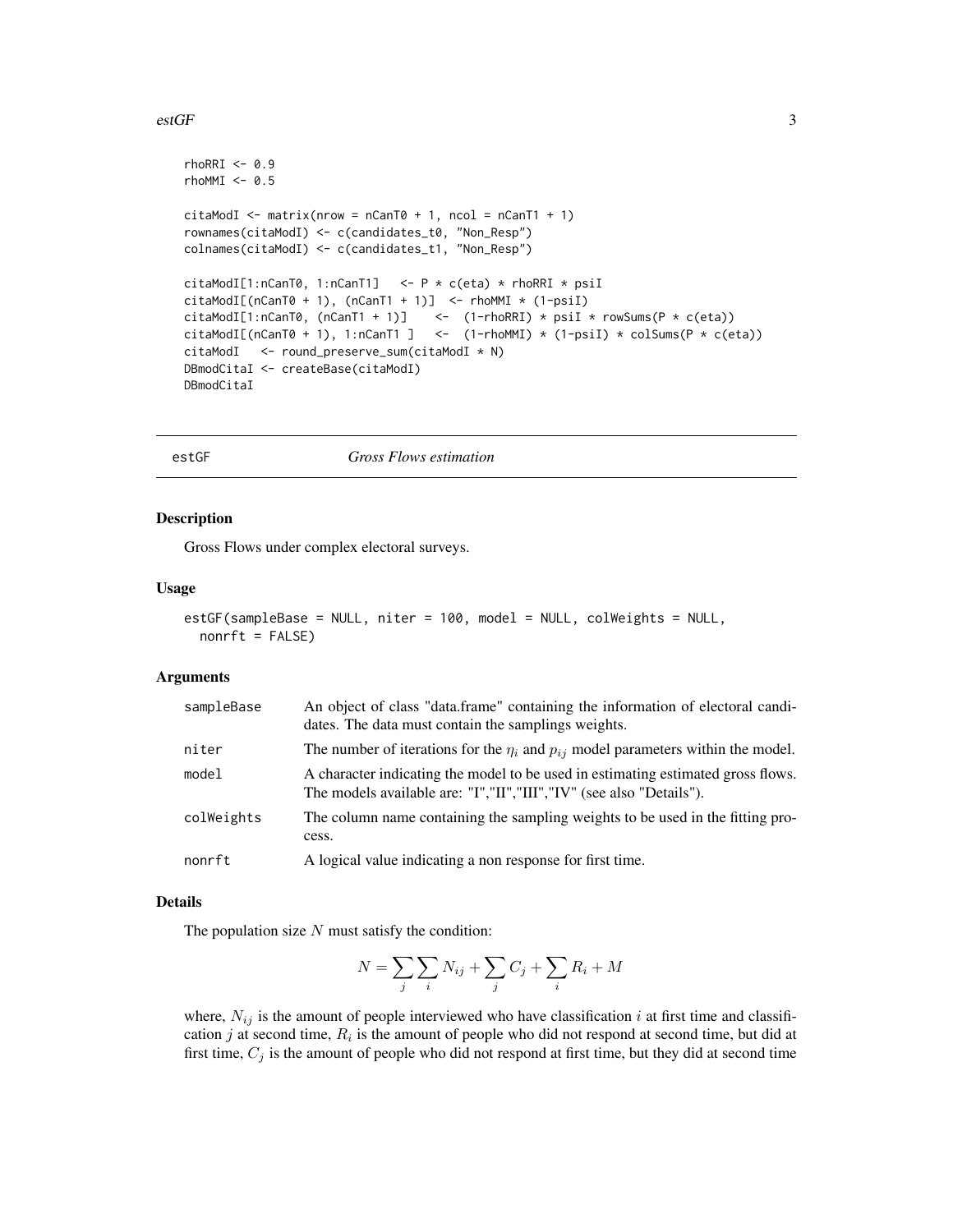and M is the number of people who did not respond at any time or could not be reached. Let  $\eta_i$  the initial probability that a person has classification i in the first time, and let  $p_{ij}$  the vote transition probability for the cell  $(i, j)$ , where  $\sum_i \eta_i = 1$  and  $\sum_j p_{ij} = 1$ . Thus, four possibles models for the gross flows are given by:

- 1. **Model I:** This model assumes that a person's initial probability of being classified as i at first time is the same for everyone, that is,  $\psi(i, j) = \psi$ . Besides, transition probabilities between respond and non response not depend of the classification  $(i, j)$ , that is  $\rho_{MM}(i, j) = \rho_{MM}$ and  $\rho_{RR}(i, j) = \rho_{RR}$ .
- 2. Model II: Unlike 'Model I', this model assumes that person initial probability that person has classification  $(i, j)$ , only depends of his classification at first time, that is  $\psi(i, j) = \psi(i)$ .
- 3. Model III: Unlike 'Model I', this model assumes that transition probabilities between response and non response only depends of probability classification at first time, that is  $\rho_{MM}(i, j)$  =  $\rho_{MM}(i)$  and  $\rho_{RR}(i, j) = \rho_{RR}(i)$ .
- 4. Model IV: Unlike 'Model I', this model assumes that transition probabilities between response and non response only depends of probability classification at second time, that is  $\rho_{MM}(i, j) = \rho_{MM}(j)$  and  $\rho_{RR}(i, j) = \rho_{RR}(j)$ .

#### Value

estGF returns a list containing:

- 1. Est.CIV: a data.frame containing the gross flows estimation.
- 2. **Params. Model:** a list that contains the  $\hat{\eta}_i$ ,  $\hat{p}_{ij}$ ,  $\hat{\psi}(i,j)$ ,  $\hat{\rho}_{RR}(i,j)$ ,  $\hat{\rho}_{MM}(i,j)$  parameters for the estimated model.
- 3. **Sam.Est:** a list containing the sampling estimators  $\hat{N}_{ij}$ ,  $\hat{R}_i$ ,  $\hat{C}_j$ ,  $\hat{M}$ ,  $\hat{N}$ .

#### References

Stasny, E. (1987), 'Some markov-chain models for nonresponse in estimating gross', *Journal of Oficial Statistics* 3, pp. 359-373.

Sarndal, C.-E., Swensson, B. \& Wretman, J. (1992), *Model Assisted Survey Sampling*, Springer-Verlag, New York, USA.

Gutierrez, A., Trujillo, L. \& Silva, N. (2014), 'The estimation of gross ows in complex surveys with random nonresponse', *Survey Methodology* 40(2), pp. 285-321.

```
library(TeachingSampling)
library(data.table)
# Colombia's electoral candidates in 2014
candidates_t0 <- c("Clara","Enrique","Santos","Martha","Zuluaga","WhiteVote", "NoVote")
candidates_t1 <- c("Santos","Zuluaga","WhiteVote", "NoVote")
N <- 100000
nCanT0 <- length(candidates_t0)
nCanT1 <- length(candidates_t1)
# Initial probabilities
eta <- matrix(c(0.10, 0.10, 0.20, 0.17, 0.28, 0.1, 0.05),
```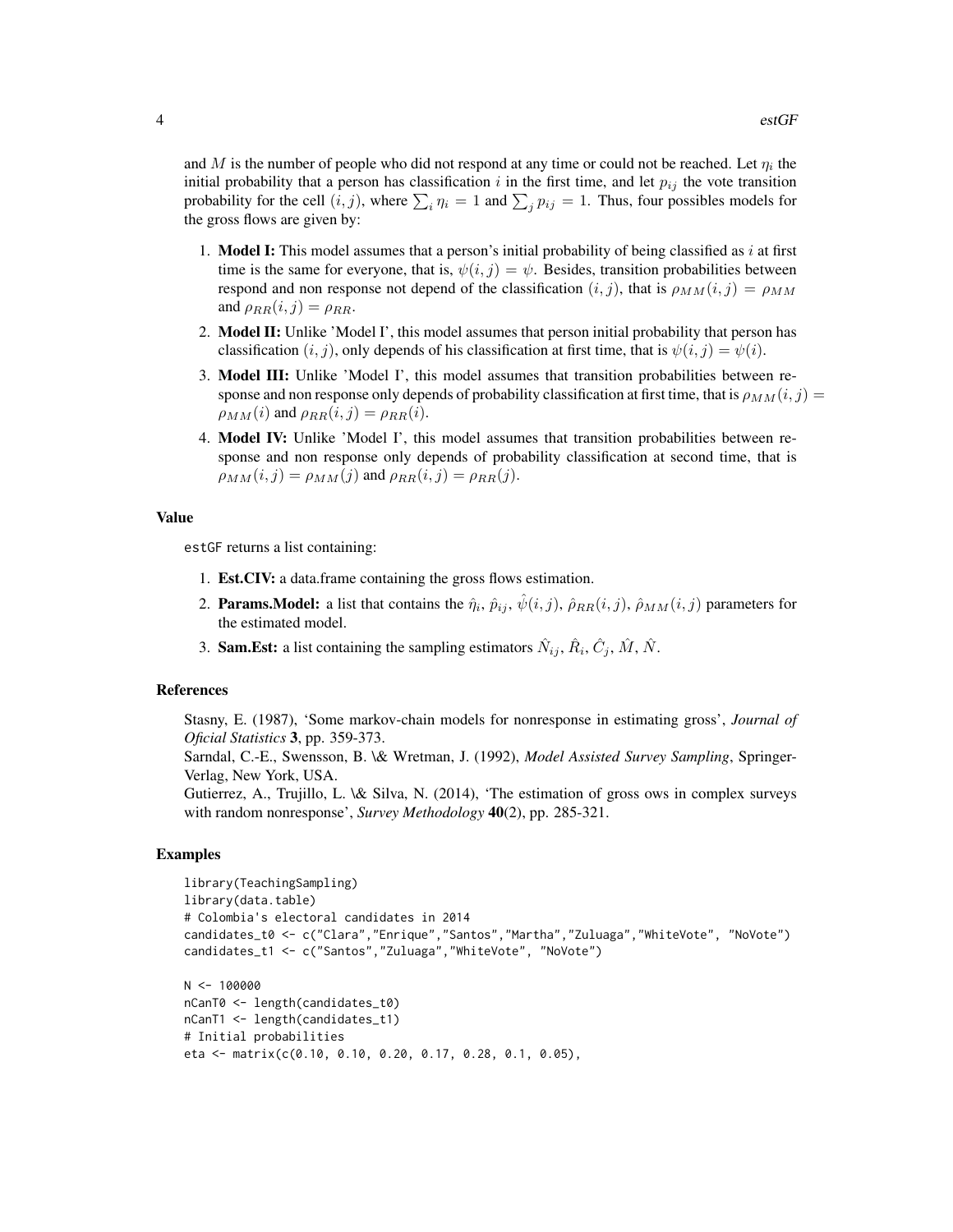#### <span id="page-4-0"></span>reSamGF 5

```
byrow = TRUE, nrow = nCanT0)
# Transition probabilities
P <- matrix(c(0.10, 0.60, 0.15, 0.15,
0.30, 0.10, 0.25,0.35,
 0.34, 0.25, 0.16, 0.25,
 0.25,0.05, 0.35,0.35,
 0.10, 0.25, 0.45,0.20,
 0.12, 0.36, 0.22, 0.30,
 0.10,0.15, 0.30,0.45),
byrow = TRUE, nrow = nCanT0)
citamod < - matrix(, ncol = nCanT1, nrow = nCanT0)
row.names(citaMod) <- candidates_t0
colnames(citaMod) <- candidates_t1
for(ii in 1:nCanT0){
citamod[ii, ] \leftarrow c(rmultinom(1, size = N * eta[ii,], prob = P[ii,]))}
# # Model I
psiI <- 0.9
rhORRI < -0.9rhoMMI <- 0.5
citamodI \leq matrix(nrow = nCanT0 + 1, ncol = nCanT1 + 1)rownames(citaModI) <- c(candidates_t0, "Non_Resp")
colnames(citaModI) <- c(candidates_t1, "Non_Resp")
citaModI[1:nCanT0, 1:nCanT1] <- P * c(eta) * rhoRRI * psiI
citamodI[(nCanT0 + 1), (nCanT1 + 1)] \leftarrow rhomMI * (1-psiI)citaModI[1:nCanT0, (nCanT1 + 1)] <- (1-rhoRRI) * psiI * rowSums(P * c(eta))citaModI[(nCanT0 + 1), 1:nCanT1 ] <- (1-rhoMMI) * (1-psiI) * colSums(P * c(eta))
citaModI <- round_preserve_sum(citaModI * N)
DBcitaModI <- createBase(citaModI)
# Creating auxiliary information
DBcitaModI[,AuxVar := rnorm(nrow(DBcitaModI), mean = 45, sd = 10)]
# Selects a sample with unequal probabilities
res <- S.piPS(n = 3200, as.data.frame(DBcitaModI)[,"AuxVar"])
sam \leq res[,1]
pik <- res[,2]
DBcitaModISam <- copy(DBcitaModI[sam,])
DBcitaModISam[,Pik := pik]
# Gross Flows estimation
estima <- estGF(sampleBase = DBcitaModISam, niter = 500, model = "I", colWeights = "Pik")
estima
```
reSamGF *Gross flows variance estimation.*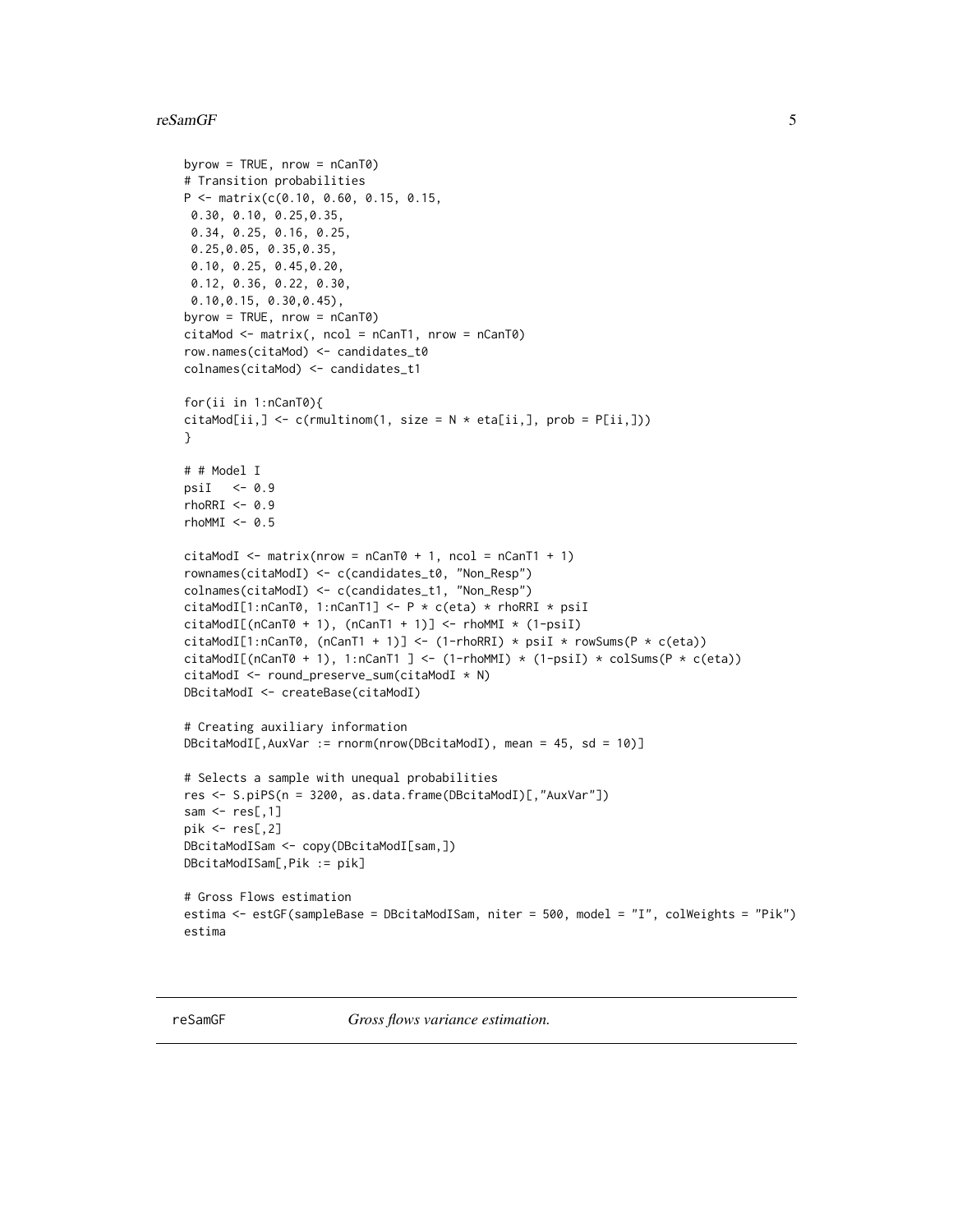#### Description

Gross flows variance estimation according to resampling method (Bootstrap or Jackknife).

#### Usage

```
resamGF(sampleBase = NULL, nRepBoot = 500, model = "I", niter = 100,type = "Bootstrap", colWeights = NULL, nonrft = FALSE)
```
#### Arguments

| sampleBase | An object of class data.frame or data.table containing the sample selected to<br>estimate the gross flows.                         |
|------------|------------------------------------------------------------------------------------------------------------------------------------|
| nRepBoot   | The number of replicates for the bootstrap method.                                                                                 |
| model      | A character indicating the model that will be used for estime the gross flows.<br>The available models are: $'I', II', III', IV'.$ |
| niter      | The number of iterations for the $\eta_i$ and $p_{ij}$ model parameters.                                                           |
| type       | A character indicating the resampling method <i>("Bootstrap" or "Jackknife")</i>                                                   |
| colWeights | The data colum name containing the sampling weights to be used on the fitting<br>process.                                          |
| nonrft     | a logical value indicating the non response for the first time.                                                                    |

#### Details

The resampling methods for variance estimation are:

- Bootstrap: This technique allows to estimate the sampling distribution of almost any statistic by using random sampling methods. Bootstrapping is the practice of estimating properties of an statistic (such as its variance) by measuring those properties from it's approximated sample.
- **Jackknife:** The jackknife estimate of a parameter is found by systematically leaving out each observation from a dataset and calculating the estimate and then finding the average of these calculations. Given a sample of size *n*, the jackknife estimate is found by aggregating the estimates of each *n-1*-sized sub-sample.

#### Value

reSamGF returns a list that contains the variance of each parameter of the selected model.

#### References

Efron, B. (1979), 'Computers and the theory of statistics: Thinking the unthinkable', *SIAM review* 21(4), pp. 460-480.

Quenouille, M. H. (1949), 'Problems in plane sampling', *The Annals of Mathematical Statistics* pp. 355-375.

Tukey, J. W. (1958), 'Bias and confidence in not-quite large samples', *Annals of Mathematical Statistics* 29, pp. 614.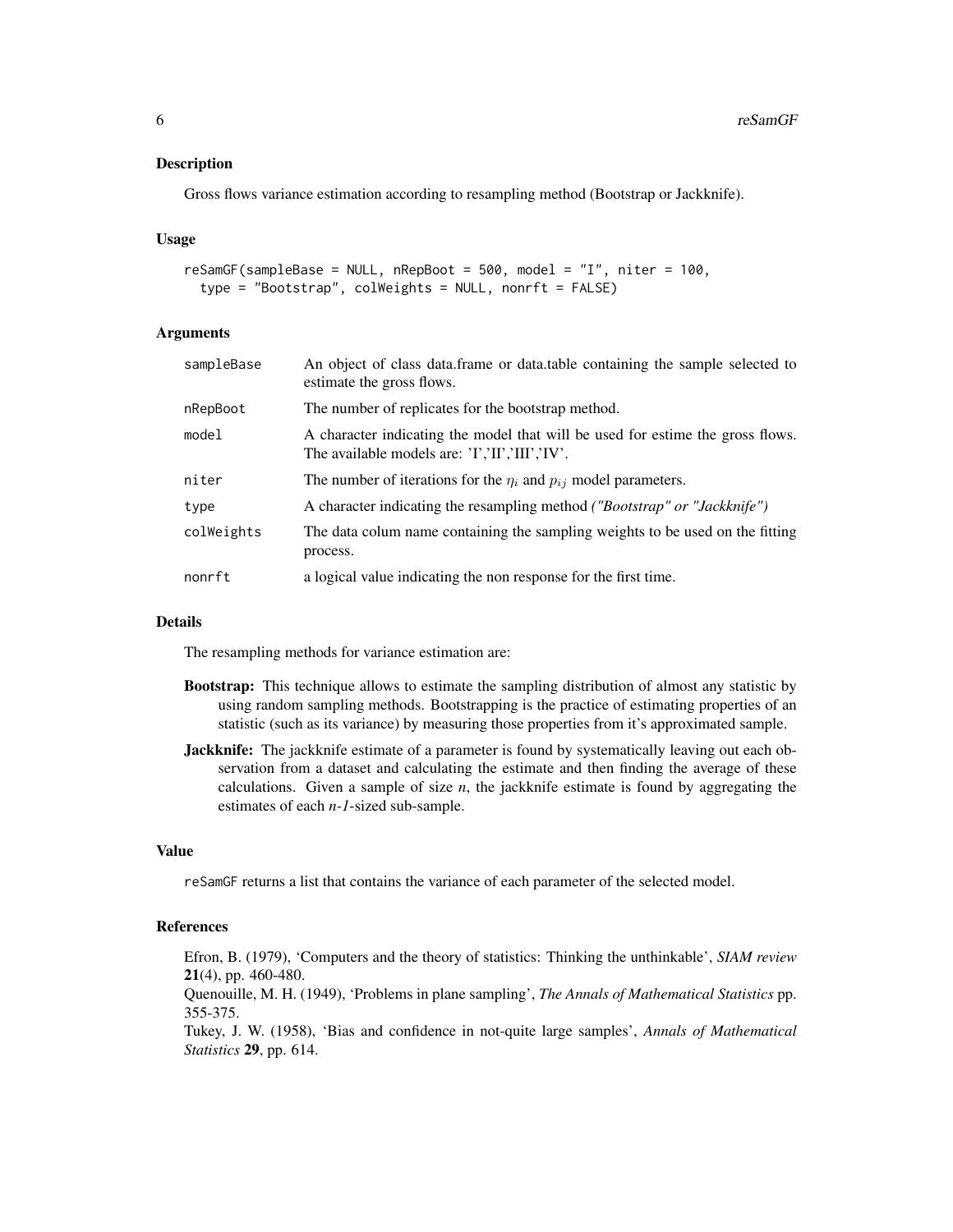#### reSamGF 7 and 2008 and 2008 and 2008 and 2008 and 2008 and 2008 and 2008 and 2008 and 2008 and 2008 and 2008 and 2008 and 2008 and 2008 and 2008 and 2008 and 2008 and 2008 and 2008 and 2008 and 2008 and 2008 and 2008 and 2

```
library(TeachingSampling)
library(data.table)
# Colombia's electoral candidates in 2014
candidates_t0 <- c("Clara","Enrique","Santos","Martha","Zuluaga","Blanco", "NoVoto")
candidates_t1 <- c("Santos","Zuluaga","Blanco", "NoVoto")
N <- 100000
nCanT0 <- length(candidates_t0)
nCanT1 <- length(candidates_t1)
# Initial probabilities
eta <- matrix(c(0.10, 0.10, 0.20, 0.17, 0.28, 0.1, 0.05),
  byrow = TRUE, nrow = nCanT0)# Transition probabilities
P <- matrix(c(0.10, 0.60, 0.15, 0.15,
  0.30, 0.10, 0.25,0.35,
  0.34, 0.25, 0.16, 0.25,
  0.25,0.05, 0.35,0.35,
  0.10, 0.25, 0.45,0.20,
  0.12, 0.36, 0.22, 0.30,
  0.10,0.15, 0.30,0.45),
 byrow = TRUE, nrow = nCanT0)citamod < - matrix(, ncol = nCanT1, nrow = nCanT0)
row.names(citaMod) <- candidates_t0
colnames(citaMod) <- candidates_t1
for(ii in 1:nCanT0){
citaMod[ii,] <- c(rmultinom(1, size = N * eta[i,], prob = P[i,]))
}
# # Model I
psiI <-0.9rhORRI < -0.9rhoMMI <- 0.5
citamodI \leq matrix(nrow = nCanT0 + 1, ncol = nCanT1 + 1)rownames(citaModI) <- c(candidates_t0, "Non_Resp")
colnames(citaModI) <- c(candidates_t1, "Non_Resp")
citaModI[1:nCanT0, 1:nCanT1] \leq -P * c(\text{eta}) * r \text{ho} \text{R} \text{R} * \text{psi}citamodI[(nCanT0 + 1), (nCanT1 + 1)] <- rhomMI * (1-psiI)citaModI[1:nCanT0, (nCanT1 + 1)] <- (1-rhoRRI) * psiI * rowSums(P * c(ta))citamodI[(nCanT0 + 1), 1:nCanT1 ] <- (1-rhomMI) * (1-psiI) * colSums(P * c(ta))citaModI <- round_preserve_sum(citaModI * N)
DBcitaModI <- createBase(citaModI)
# Creating auxiliary information
DBcitaModI[,AuxVar := rnorm(nrow(DBcitaModI), mean = 45, sd = 10)]
# Selects a sample with unequal probabilities
res <- S.piPS(n = 1200, as.data.frame(DBcitaModI)[,"AuxVar"])
```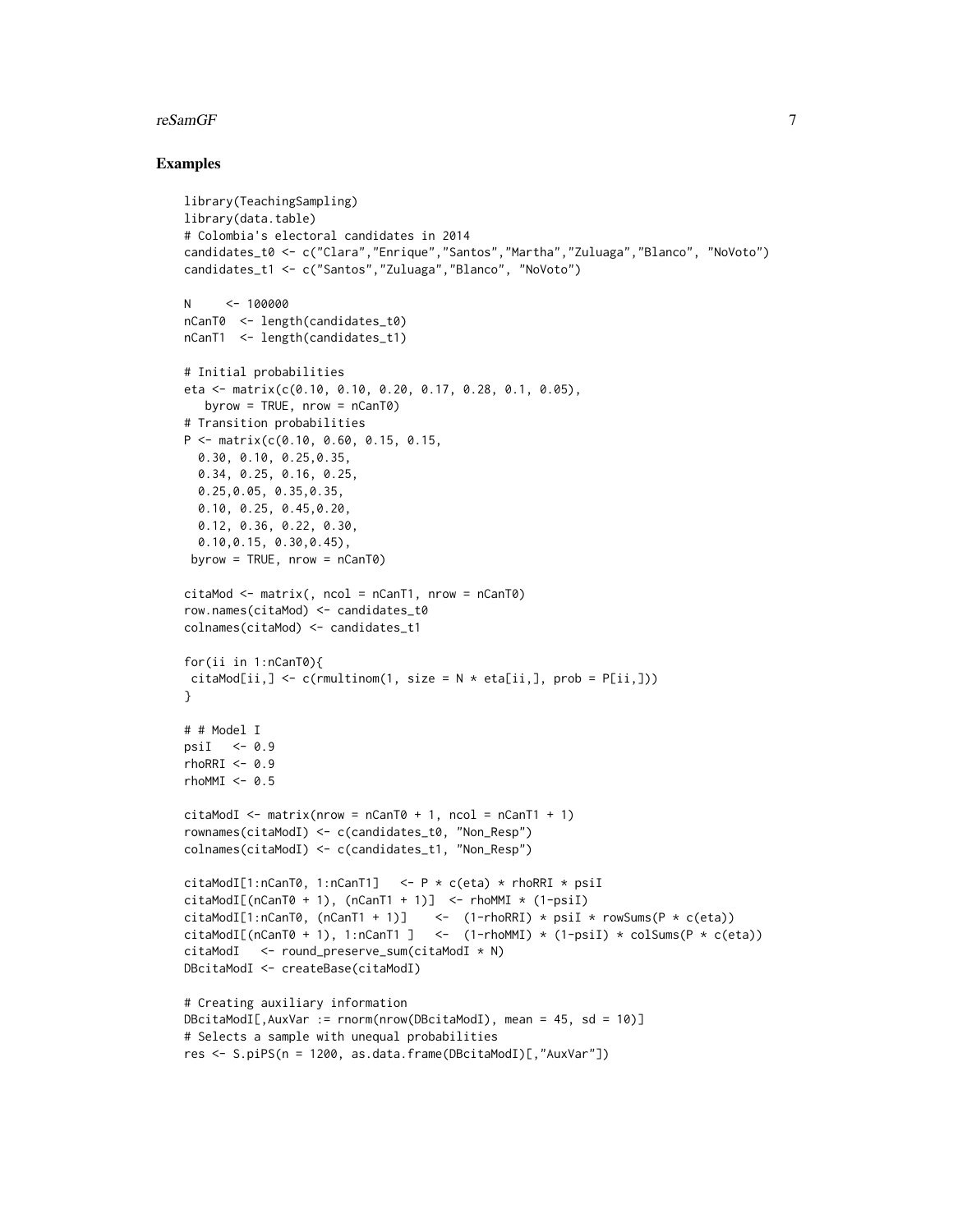```
sam \leq res[,1]
pik <- res[,2]
DBcitaModISam <- copy(DBcitaModI[sam,])
DBcitaModISam[,Pik := pik]
# Gross flows estimation
estima <- estGF(sampleBase = DBcitaModISam, niter = 500, model = "II", colWeights = "Pik")
# gross flows variance estimation
varEstima <- reSamGF(sampleBase = DBcitaModISam, type = "Bootstrap", nRepBoot = 100,
model = "II", niter = 101, colWeights = "Pik")
varEstima
```
round\_preserve\_sum *Round preserve sum.*

#### Description

Rounds a vector of numbers while preserving the sum of them.

#### Usage

```
round_preserve_sum(x, \text{ digits} = 0)
```
#### Arguments

|        | A numeric vector.                                                |
|--------|------------------------------------------------------------------|
| digits | The number of digits to take in account in the rounding process. |

#### Value

round\_preserve\_sum returns y with round vector.

#### Source

```
https://www.r-bloggers.com/round-values-while-preserve-their-rounded-sum-in-r/ and
http://stackoverflow.com/questions/32544646/round-vector-of-numerics-to-integer-while-preserving-th
```

```
sum(c(0.333, 0.333, 0.334))
round(c(0.333, 0.333, 0.334), 2)
sum(round(c(0.333, 0.333, 0.334), 2))
round_preserve_sum(c(0.333, 0.333, 0.334), 2)
sum(round_preserve_sum(c(0.333, 0.333, 0.334), 2))
```
<span id="page-7-0"></span>